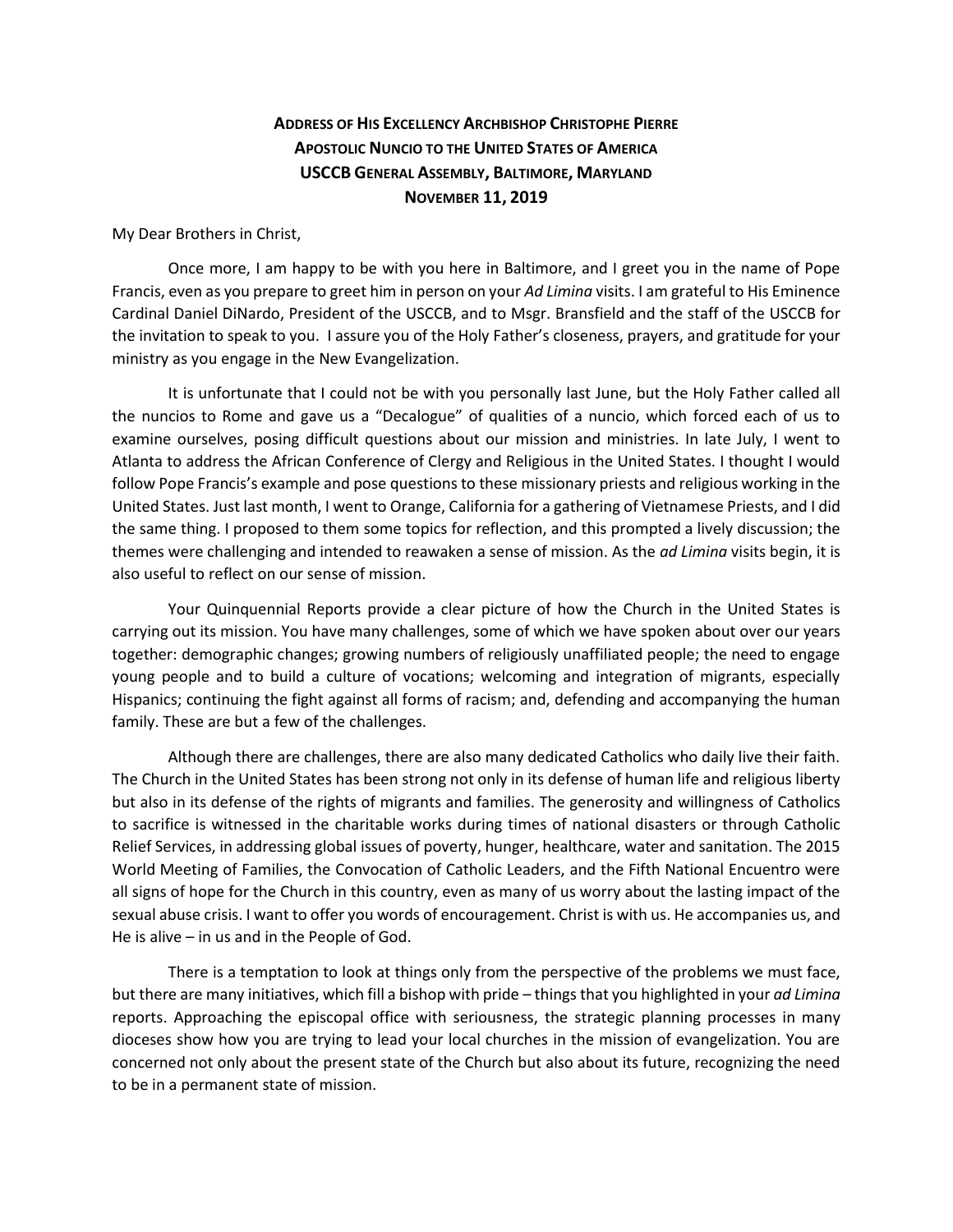Certainly, your reports were very interesting and extremely thorough. The process of preparing them has been a process of discernment for you and your collaborators, and with your visit, your discernment will continue with the Holy Father. He will see the fruits of your discernment and will continue to accompany you. I hope that the process, which involved many of your collaborators, has also given you some new perspective on the state of your diocese and the direction it needs to go. The process creates the opportunity to evaluate and re-evaluate our structures and initiatives and to reform or rework them for the sake of mission.

As your visits *ad Limina Apostolorum* approach, allow me to make a few observations, based not only on your reports, which really capture the last seven years in the life of your dioceses, but also based on my travels throughout the country, which have allowed me to be inserted into the life of the Church here, and based on listening to the various groups and apostolates who have come to the Nunciature. I want to pose some points for our common reflection, hoping that they will be of some benefit for each one of us.

Over the past decades, the situation of the Church has evolved and developed in an increasingly secular culture. As often as we speak of the "new evangelization", serious reflection is necessary on the outcomes of our efforts. What has been truly effective? Do you feel that we and our collaborators have been far-sighted and proactive in efforts at evangelization, anticipating cultural, philosophical, and political trends, or do we find ourselves in the position of having to be reactive? Certainly, evangelization remains a pastoral priority, but do pastoral priorities, which we have chosen, truly touch the reality of the life of our people or do they need to be adjusted or realigned?

Efforts to evangelize and accompaniment to the encounter of each person with Christ are the work of the whole Church and necessarily involve clergy, religious, and laity. Have we adequately engaged them and helped them to truly live their respective vocations fruitfully? As bishops, we must use our authority to shepherd the flock, mindful that our authority is for the service of the flock – to teach, sanctify and govern in the name of Christ. Each of us is invited to reflect on how successful we have been in integrating the necessary contributions of the laity, without abdicating our own responsibilities, including those of teacher and steward, as Shepherds who govern in the name of Christ.

Each of us exercises his own specific episcopal ministry, but we also try to work together in a spirit of collegiality as an episcopal body. What are the strengths of this episcopal body, and how is the body serving the needs of the people entrusted to our pastoral care? The same collegial "working together" pervades the many state Catholic Conferences which address more specific pastoral needs, as well as your gathering as regions. Collegiality is much more about how "to be" than how to "act".

In September, I traveled to Milwaukee to meet with about ten bishops who were interested in sharing ideas about their ministry. Do you find that you share experiences with brother bishops? It is always edifying to find younger bishops discovering a "mentor" among the more senior bishops or to hear of how "more experienced bishops" have taken the opportunity to share some of their wisdom and experience with younger bishops in a fraternal way. Younger bishops also have something to offer to older bishops; for example, they lead the way in utilizing technology to evangelize. From what I witnessed in Milwaukee, I think the bishops gathered really benefited from their collective wisdom.

This "collective wisdom" directs us to another idea – communion. As the *ad Limina* visits are upon us, it is good to reflect on the ways in which we exercise our communion with the Holy Father and with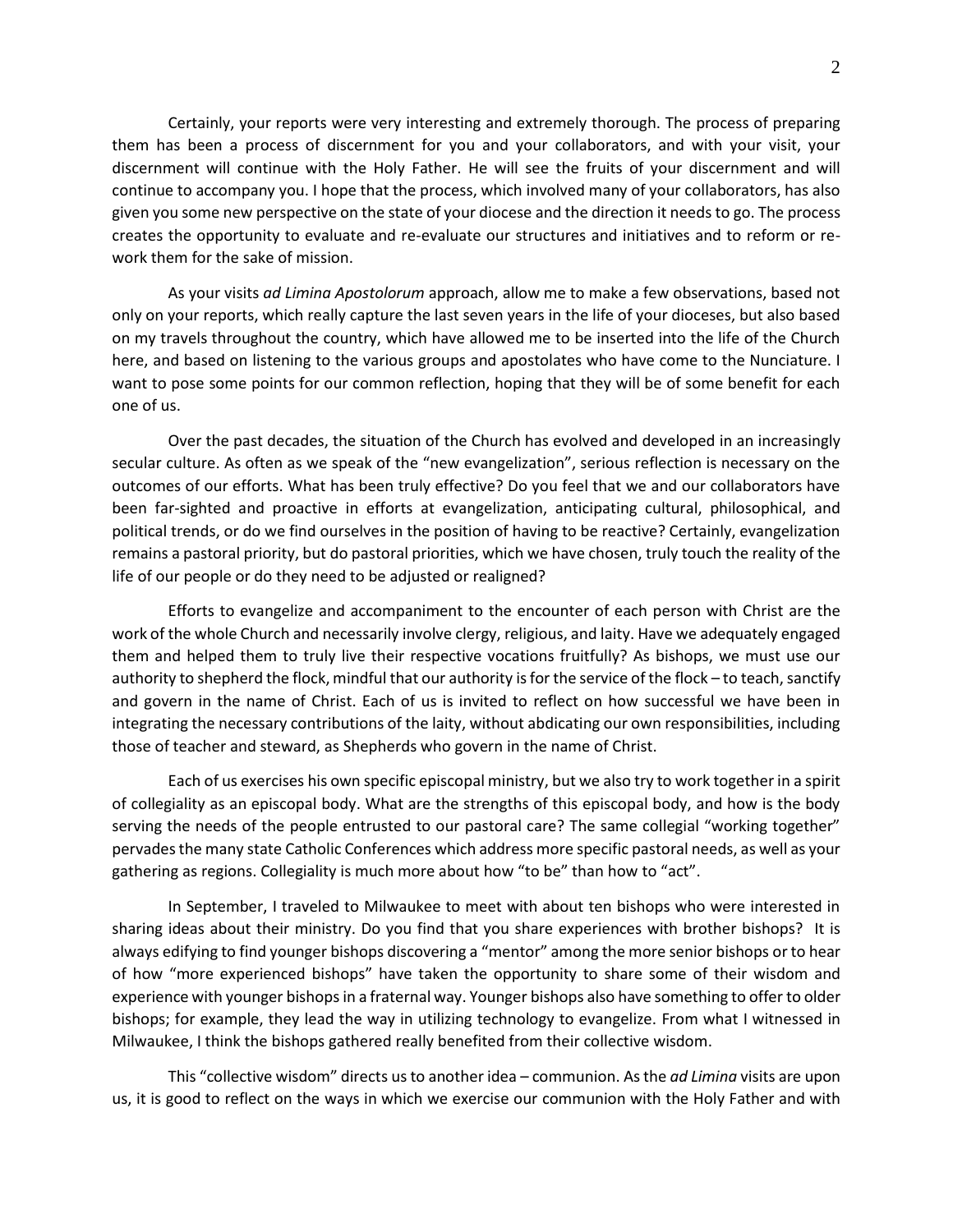the wider Church. The Pope has emphasized certain themes: mercy, closeness to the people, discernment accompaniment, a spirit of hospitality toward migrants, and dialogue with those of other cultures and religions. Do you believe that these are gradually becoming part of the mindset of your clergy and people? It is an interesting question to ask, because while there has been a strong emphasis on mercy by the Holy Father, at times, paradoxically, people are becoming more and more judgmental and less willing to forgive, as witnessed by the polarization gripping this nation.

Communion is also an important factor within local churches. Priests should truly be co-workers with their bishops, but to some extent the current crisis has affected us all. Certainly, it has affected our relationships with our people and even our priests. When we speak of the healing that needs to take place, we are necessarily saying that it should include a commitment to discovering ways and means of establishing communion and trust. This will not be easy and will take time.

Establishing communion within the presbyterate is becoming increasingly challenging, and not just because of differences in age, theology, or liturgical practices. Due to the shortage of priestly and religious vocations, the presence and the service of priests coming from foreign countries has become common in some areas. Although we are grateful for the sacramental and pastoral care provided by these priests, we must investigate how this has affected or is affecting the presbyterate within our respective dioceses. Have you been able to maintain unity among priests or is there a sense of disconnectedness among them? Many priests are saying they no longer know one another; others, due to the priest shortage are forced to live in isolation, managing multiple parishes. Our episcopal ministry demands that we act as bridges for our priests, attentive to their life and health, spiritual well-being and their sense of priestly identity and fraternity.

The clergy shortage poses threats to priestly fraternity and unity and has precipitated strategic and pastoral planning. While recognizing the necessity of planning, there remains an urgent need to cultivate priestly and religious vocations across the country. In some areas, there have been successful efforts to build a culture of vocations. What strategies have been effective? Building the culture of vocations also means providing adequate support for and accompaniment of families, where vocations are born and nurtured even at a young age.

Finally, in preparation for the *ad Limina* visits, it may be useful to prayerfully reflect on the gift of communion with the Bishop of Rome. While we can reflect on this communion in a theological way, we ought to examine it practically, namely by measuring to what extent we as individuals and our local churches have received the Magisterium of Pope Francis. Certainly, many have grappled with *Evangelii Gaudium*, and the Convocation of Catholic Leaders was a successful venture; by now, *Evangelii Gaudium* should be the framework for efforts at evangelization. Adopting its missionary impulse and being in a permanent state of mission might represent tangible signs of communion with the Holy Father, for it would show the reception and implementation of his teaching as the key for missionary evangelization.

The pastoral thrust of this Pontificate must reach the American people, especially as families continue to demand of dioceses and parishes the accompaniment envisioned by *Amoris Laetitia.* Other parts of the Magisterium of Pope Francis have been well-received by young people but will require greater effort on our part if they are to reach the hearts of political and civic leaders; here I think about the Holy Father's message about our common home and the environment, articulated in *Laudato Si*. In a pluralistic society such as the United States, the emphasis on human fraternity by Pope Francis could serve as a means for deepening the richness of American culture and of creating an openness to the new waves of